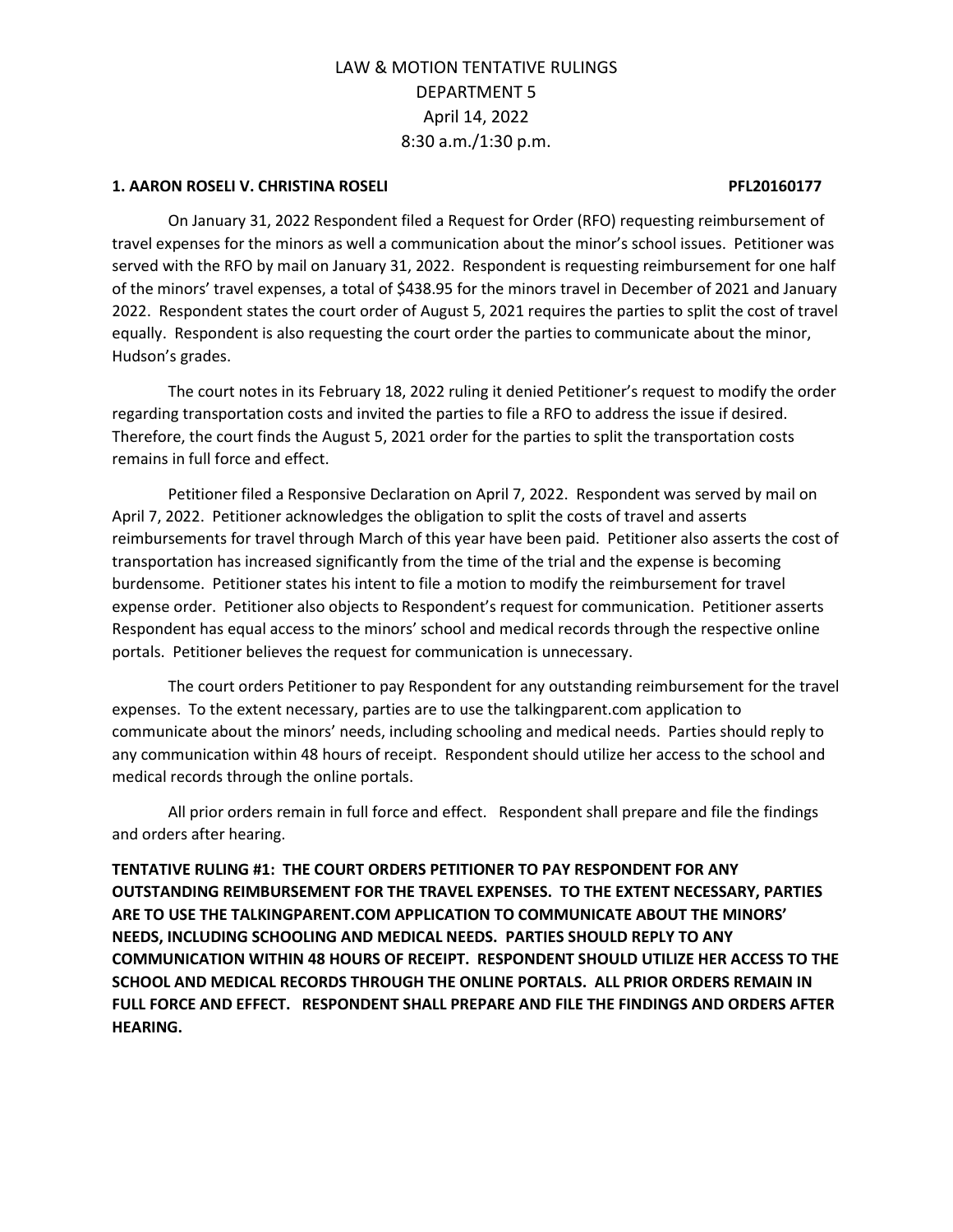## **2. AHMED EL SAKA V. DYANNA ANCHIETTA PFL20200567**

On January 21, 2022 Respondent filed a Request for Order requesting the court modify custody and parenting time orders. Parties were referred to Child Custody Recommending Counseling (CCRC) for an appointment on February 24, 2022 and a review hearing on April 14, 2022. Petitioner was served electronically on February 9, 2022. Respondent is requesting the court grant her sole physical as well as sole legal custody of the minor.

Respondent asserts Petitioner has failed to participate in court ordered reunification therapy with the minor. Further, Respondent states Petitioner has thwarted reunification efforts by refusing to engage in reunification therapy, cancelling sessions which led to the therapist no longer being available, and refusing to cooperate with Respondent to obtain a new therapist. The court order for reunification therapy was made November 12, 2020. Respondent asserts that no progress has been made, due to Petitioner's resistance.

Parties participated in the CCRC appointment on February 24, 2022. No agreements were reached. Therefore, the counselor issued a report with recommendations. A copy of the report was mailed to the parties on April 5, 2022. The CCRC counselor recommends the November 12, 2020 orders regarding custody continue, as they are in the best interest of the minor.

Petitioner filed a Responsive Declaration to the RFO on April 1, 2022. Petitioner requests the court deny Respondent's requested orders. Respondent was served with the Responsive Declaration by mail on April 1, 2022. Petitioner asserts Respondent has not complied with the legal custody requirements by not providing him medical and school information for the minor. Petitioner further asserts Respondent has changed the minor's name in violation of the legal custody agreements. Petitioner requests the current court orders for custody and parenting time remain in full force and effect.

Respondent filed a Reply Declaration on April 8, 2022. Petitioner was served electronically on April 7, 2022. Respondent asserts she has provided Petitioner with all the necessary medical and schooling information. Respondent further asserts the minor is using her correct legal name. Respondent reasserts her request for sole legal and physical custody of the minor and that the court not change the reunification therapist.

The court has read and considered the above filings and makes the following findings and orders:

The court adopts the recommendation contained in the CCRC report. The current orders for joint legal custody and sole physical custody remain in full force and effect. The minor is to remain in reunification therapy with the current therapist. The court finds Respondent has communicated with Petitioner about the minor's school and medical appointments, as well as extracurricular activities.

All prior orders remain in full force and effect. Respondent shall prepare and file the findings and orders after hearing.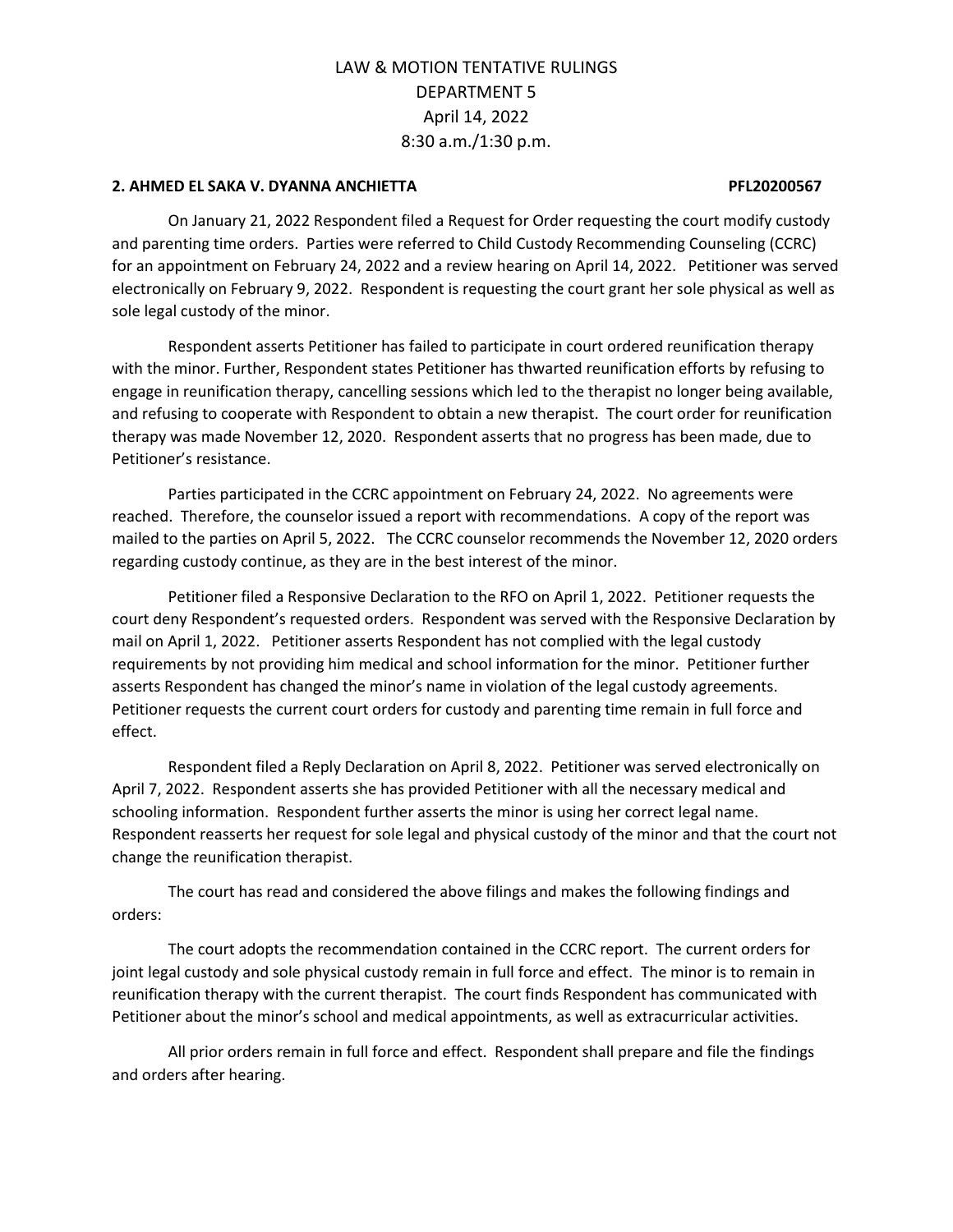**TENTATIVE RULING #2: THE COURT ADOPTS THE RECOMMENDATION CONTAINED IN THE CCRC REPORT. THE CURRENT ORDERS FOR JOINT LEGAL CUSTODY AND SOLE PHYSICAL CUSTODY REMAIN IN FULL FORCE AND EFFECT. THE MINOR IS TO REMAIN IN REUNIFICATION THERAPY WITH THE CURRENT THERAPIST. ALL PRIOR ORDERS REMAIN IN FULL FORCE AND EFFECT. RESPONDENT SHALL PREPARE AND FILE THE FINDINGS AND ORDERS AFTER HEARING.**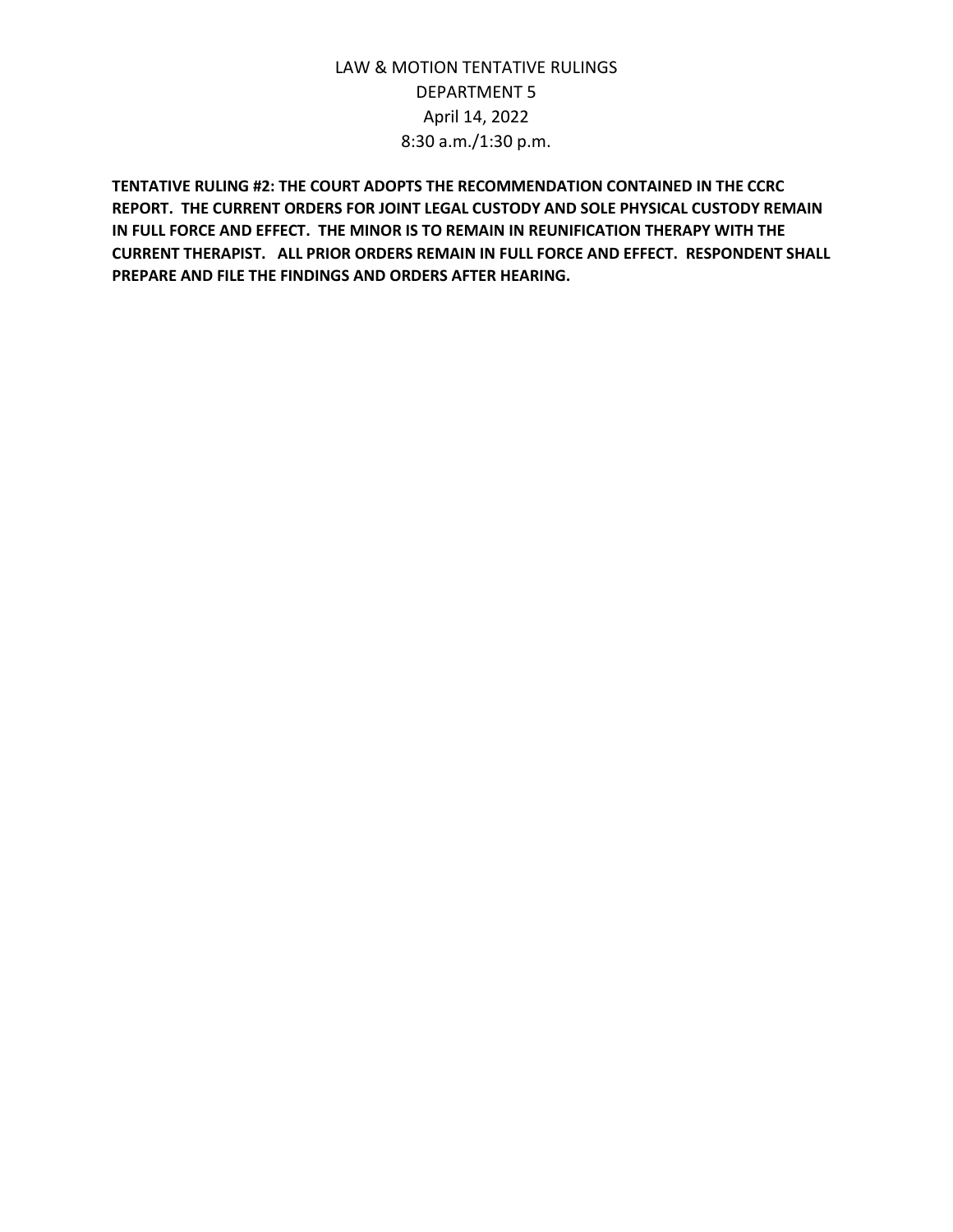## **3. ASHLEY SAMADANI V. ANTHONY SAMADANI PFL20200775**

On January 13, 2022, Respondent filed a Request for Order (RFO) requesting a change to parenting time. Respondent is requesting to modify the current parenting schedule to a 2-2-3 schedule. Petitioner filed a stipulation on February 22, 2022 wherein parties agreed to continue the March 3, 2022 hearing date previously set for the RFO to April 14, 2022 as Petitioner had not received a file endorsed copy of the RFO and was unavailable on March 3, 2022. Parties also agreed to remedy the service issue. As such, the court finds that Petitioner has notice of the requests contained within the RFO.

Petitioner filed a Responsive Declaration on April 5, 2022. Respondent was served electronically on March 30, 2022. Petitioner requests that if the court is to modify parenting time the schedule be 2-2- 5 rather than 2-2-3 as the minor has difficulty transitioning between households. Petitioner states the minor is thriving with the current schedule. Petitioner also requests the court delay implementation of any new schedule until the end of the school year on June 7, 2022. Petitioner also requests authorization for both parties to take the minor to therapy through Kaiser on their own parenting time with notice to the other parent.

The court has read and considered the above filings and makes the following findings and orders:

The parties shall have joint physical custody. The parties shall utilize a 2-2-5 parenting plan. The court finds it is in the best interest of the minor to commence the new parenting plan at the end of the current school year. Parties are authorized to take the minor to therapy through Kaiser on their own parenting time with notice to the other parent.

All prior orders not in conflict with this order remain in full force and effect. Respondent shall prepare and file the findings and orders after hearing.

**TENTATIVE RULING #3: THE COURT ORDERS THE PARTIES SHALL HAVE JOINT PHYSICAL CUSTODY. THE COURT FINDS A 2-2-5 PARENTING PLAN IS IN THE BEST INTEREST OF THE MINOR. THE COURT FINDS IT IS IN THE BEST INTEREST OF THE MINOR TO COMMENCE THE NEW PARENTING PLAN AT THE END OF THE SCHOOL YEAR, WHICH IS ON OR BEFORE JUNE 7, 2022. PARTIES ARE AUTHORIZED TO TAKE THE MINOR TO THERAPY THROUGH KAISER ON THEIR OWN PARENTING TIME WITH NOTICE TO THE OTHER PARENT. ALL PRIOR ORDERS NOT IN CONFLICT WITH THIS ORDER REMAIN IN FULL FORCE AND EFFECT. RESPONDENT SHALL PREPARE AND FILE THE FINDINGS AND ORDERS AFTER HEARING.**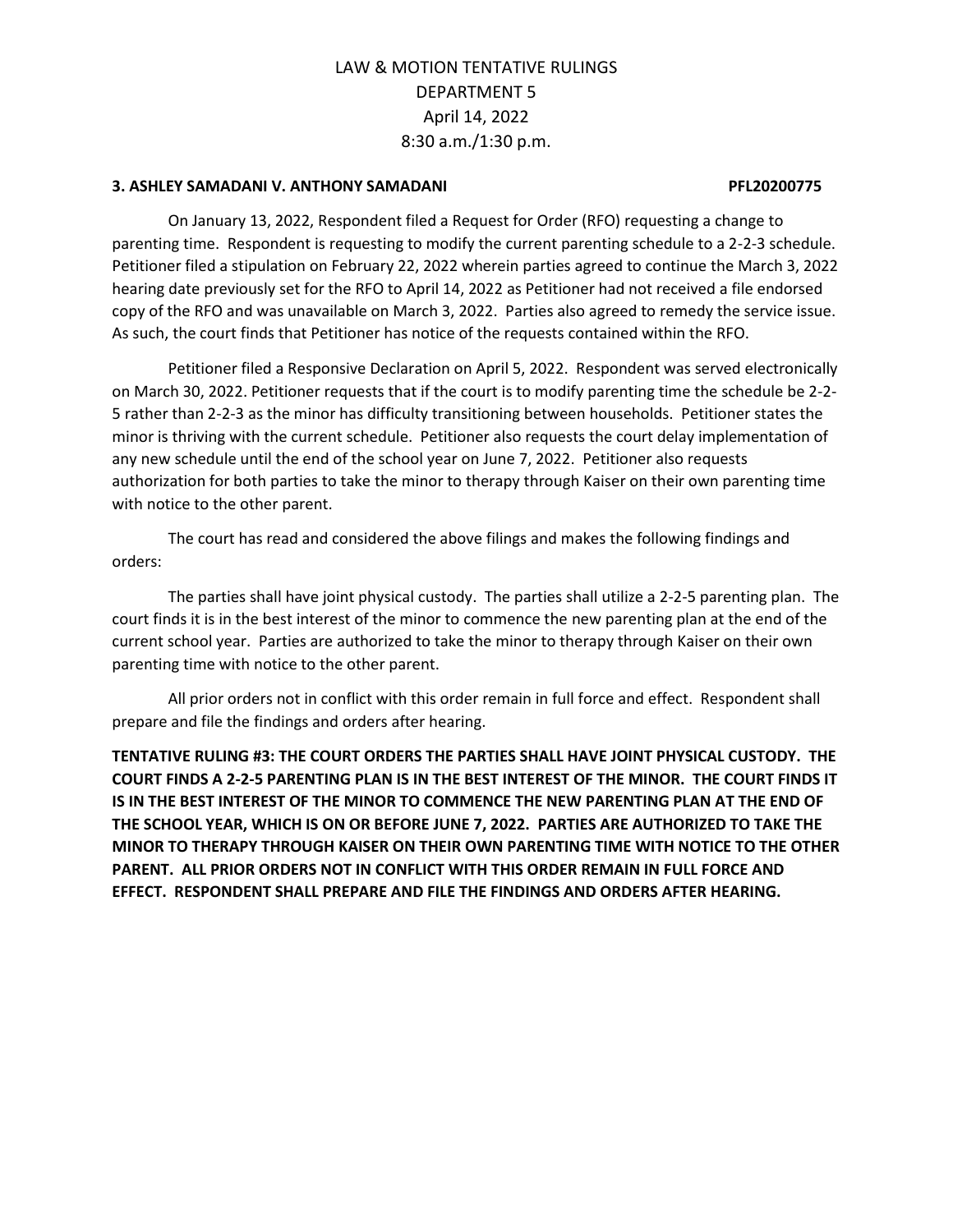## **4. DIANA GOODING V. ANTHONY GOODING PFL20200296**

On December 6, 2021, Respondent filed a Request for Order (RFO) requesting the court to terminate spousal support, to order an accounting of the spousal support overpayment, issue attorney's fees as a sanction, and issue Family Code 271 sanctions. Respondent further requests that the court take judicial notice of the Separate Statement Regarding Petitioner's False Statements and Declaration of Anthony Gooding Regarding Petitioner's False Statements, both filed on May 5, 2021. Respondent's attorney filed a declaration in support of the requests.

Upon review of the file, the court finds that there is no proof of service indicating service of either of these filings on Petitioner. However, at the settlement conference on January 24, 2022, the parties agreed to continue the hearing on the RFO to April 14, 2022. As such, the court finds that Petitioner has notice of the requests contained within the RFO.

On April 1, 2022, Petitioner filed a Responsive Declaration, served on Respondent electronically on March 20, 2022. In addition to objecting to Respondent's requests, Petitioner requests an upward modification of spousal support retroactive to May 1, 2020 and an order of attorney's fees under Family Code 2030 in the amount of \$10,000.

On April 7, 2022, Respondent filed a Supplemental Declaration, served on Petitioner by mail that same day.

Regarding Respondent's request for termination of spousal support, the court finds that Respondent has failed to meet his burden of showing a change of circumstances since the last temporary order. The court further finds that based on the pleadings Respondent has failed to establish that Petitioner committed perjury in her representations. Even had Respondent established that Petitioner perjured herself, to the extent Respondent is seeking to set aside the spousal support order based on the alleged perjury, the court finds that Respondent's request is technically deficient as Respondent has failed to articulate a legal basis for a set aside of the order. Therefore, the court denies Respondent's request to terminate spousal support.

Consistent with this denial, the court denies the request to order an accounting of overpayment of spousal support.

Regarding the request for sanctions, the court finds that Respondent has failed to meet his burden in establishing that Petitioner has committed perjury, as noted above, and denies this request. Based on the pleadings, the court finds that Respondent has failed to establish that Petitioner's conduct has frustrated the policy of the law to promote settlement. However, to preserve this request upon prior evidence provided to the court, the court continues the request for sanctions under Family Code 271 to the time of trial.

Regarding Respondent's request for judicial notice of the two filings noted above, the court defers determination of this request to the time of trial on the matter if this request is relevant to the issues before the court.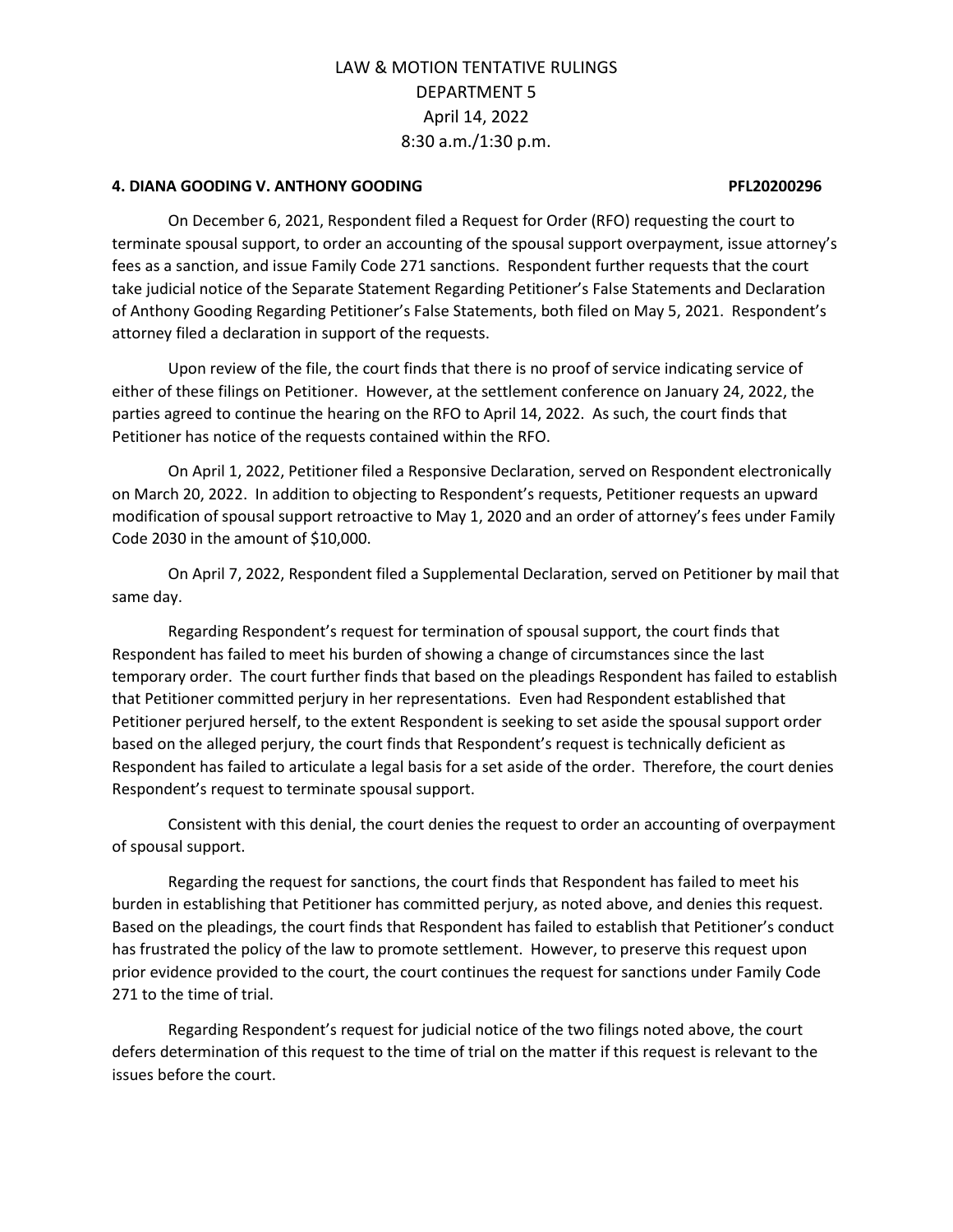Regarding Petitioner's request for an upward modification of spousal support, the court continues this request to the time of trial, reserving jurisdiction to modify spousal support back to the date of the filing of the RFO, unless an earlier date is allowed by law per a prior ruling of the court. The court finds it has insufficient information at this time to make a determination of the parties' respective financial circumstances based on the pleadings. Similarly, the court finds it has insufficient information to rule on Petitioner's request for attorney's fees under Family Code 2030 and continues this request to the time of trial.

Respondent is ordered to prepare and file the Findings and Order After Hearing.

**TENTATIVE RULING #4: THE COURT DENIES RESPONDENT'S REQUEST TO TERMINATE SPOUSAL SUPPORT AND THE REQUEST TO ORDER AN ACCOUNTING OF OVERPAYMENT OF SPOUSAL SUPPORT. THE COURT DENIES RESPONDENT'S REQUEST FOR SANCTIONS BASED ON PERJURY. THE COURT CONTINUES THE REQUEST FOR SANCTIONS UNDER FAMILY CODE 271 TO THE TIME OF TRIAL. THE COURT DEFERS DETERMINATION OF RESPONDENT'S REQUEST FOR JUDICIAL NOTICE TO THE TIME OF TRIAL ON THE MATTER, IF THIS REQUEST IS RELEVANT TO THE ISSUES BEFORE THE COURT. THE COURT CONTINUES PETITIONER'S REQUEST FOR AN UPWARD MODIFICATION OF SPOUSAL SUPPORT TO THE TIME OF TRIAL, RESERVING JURISDICTION TO MODIFY SPOUSAL SUPPORT BACK TO THE DATE OF THE FILING OF THE RFO, UNLESS AN EARLIER DATE IS ALLOWED BY LAW PER A PRIOR RULING OF THE COURT. THE COURT CONTINUES PETITIONER'S REQUEST FOR ATTORNEY'S FEES UNDER FAMILY CODE 2030 TO THE TIME OF TRIAL. RESPONDENT IS ORDERED TO PREPARE AND FILE THE FINDINGS AND ORDER AFTER HEARING.**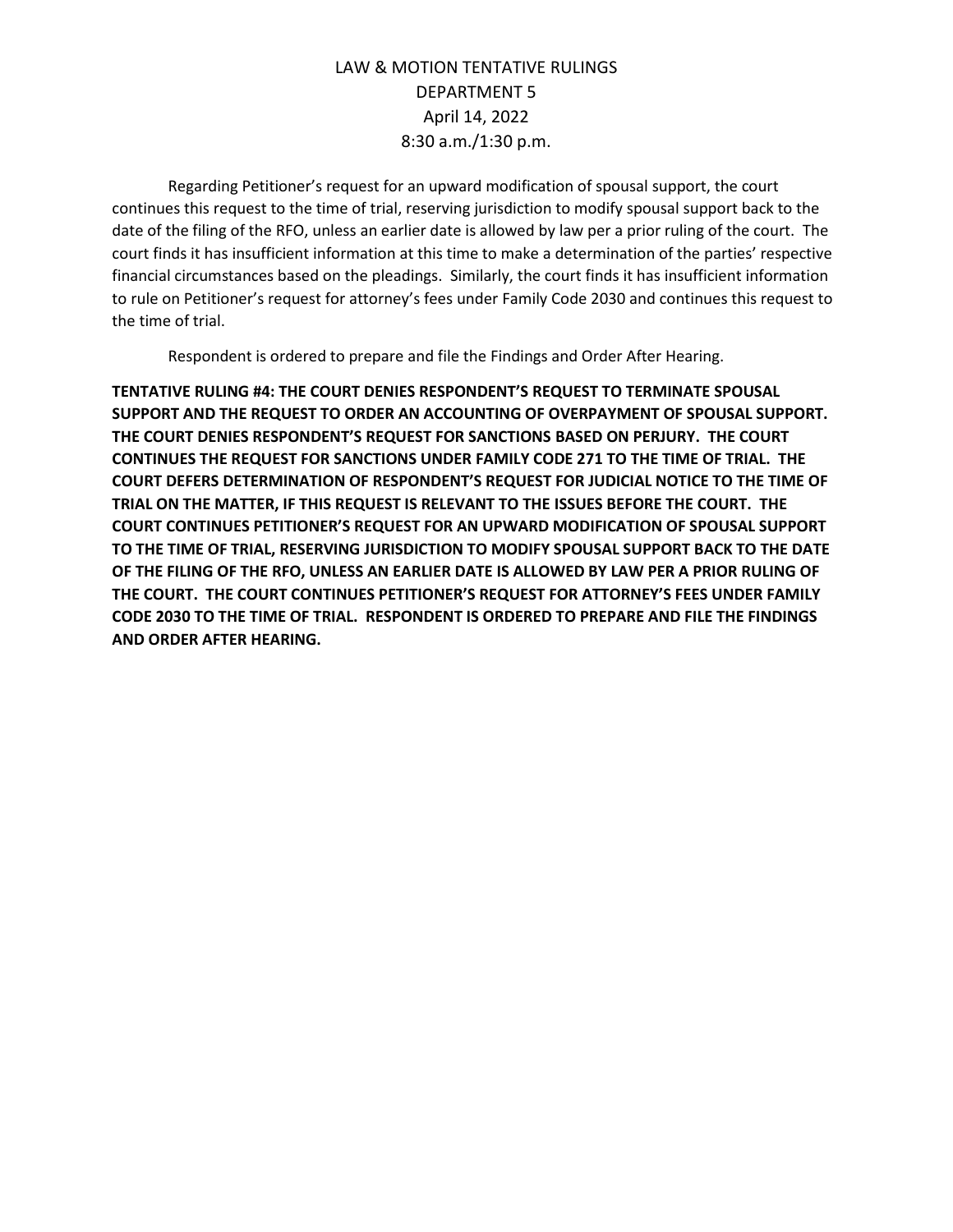### **5. JAIME LUPER V. RICHARD LIMING PFL20180266**

On January 25, 2022, Respondent filed an ex parte request for order, requesting the court order an immediate referral to Child Custody Recommending Counselling (CCRC), that Petitioner comply with the prior orders for Respondent to have parenting time every other weekend, and visitation with the parties minor daughter to be in a therapeutic setting if necessary but for parenting time with the parties minor son to commence immediately.

The court denied Respondent's ex parte request on January 26, 2022, as it did not constitute an emergency. The court ordered all previous orders remain in full force and effect.

On January 26, 2022, Respondent filed a request for Order (RFO) requesting the court make orders as to parenting time. Parties were referred to CCRC with an appointment on February 28, 2022 and a review hearing set on April 14, 2022. Upon review of the court file, there is no Proof of Service showing Petitioner had been served with the RFO and referral to CCRC.

Neither party appeared at the CCRC appointment scheduled on February 28, 2022. Therefore, the matter is dropped from the court's calendar and the previous orders regarding custody and visitation remain in full force and effect with no modifications.

**TENTATIVE RULING #15: MATTER DROPPED FROM COURT'S CALENDAR DUE TO NONAPPEARANCE AT CCRC BY BOTH PARTIES. ALL PRIOR ORDERS REGARDING CUSTODY AND VISITATION REMAIN IN FULL FORCE AND EFFECT WITH NO MODIFICATIONS.**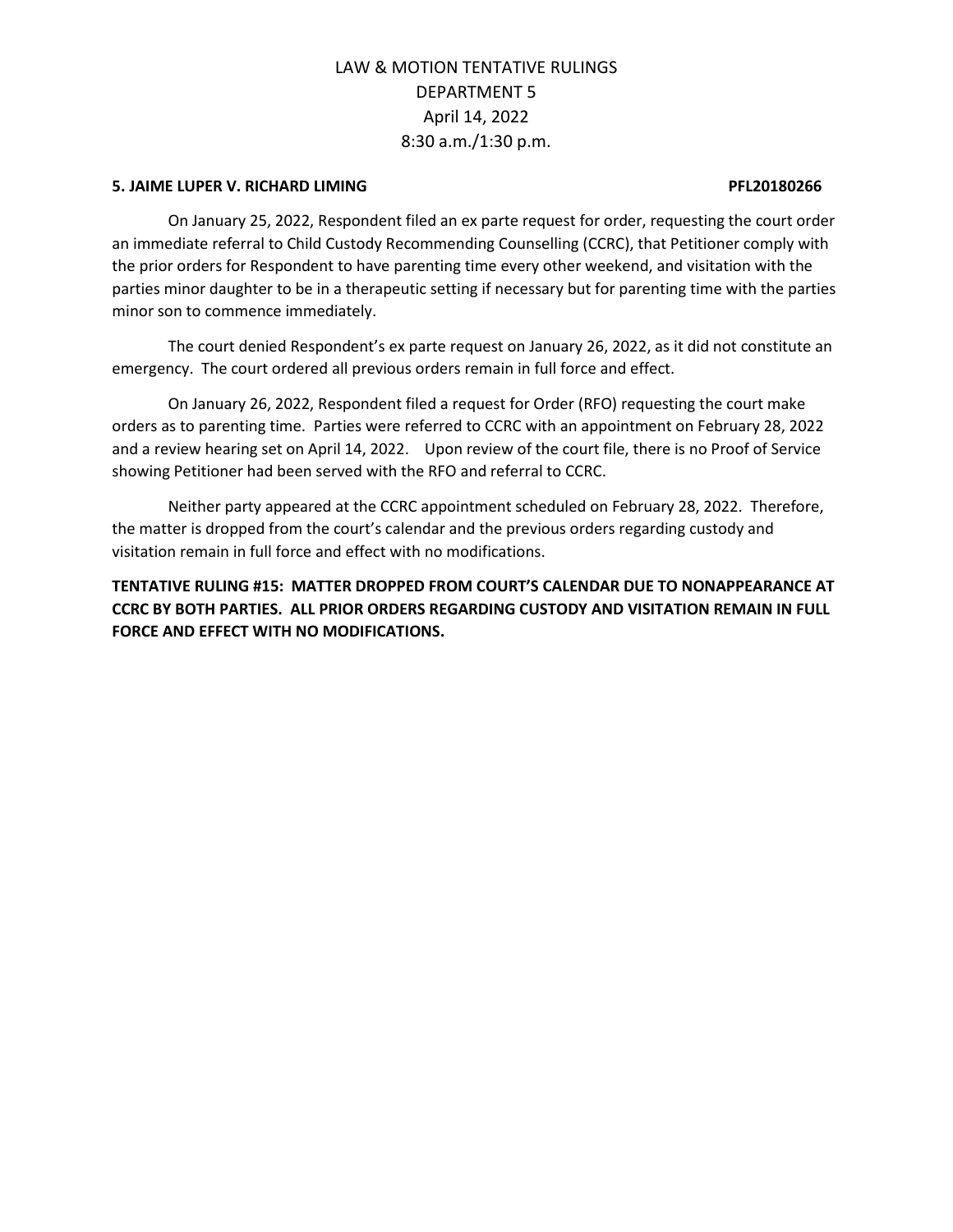## **6. JANELL RODRIGUEZ V. EMIGDO RODRIGUEZ PFL20120979**

On January 13, 2022 after hearing argument from counsel, adopted its tentative ruling. Minor's counsel was appointed, and a further review hearing was set to receive input from minors counsel. Parties were ordered to file updated Income and Expense Declaration no later than 10 days prior to the next court date. Parties were also ordered to provide proof of completion of co-parenting class. The court ordered the minor to be enrolled in counseling with parties to utilize their insurance to cover the expense, subject to reallocation.

On February 3, 2022 Respondent filed a declaration with a co-parenting class certificate of completion attached. Petitioner was served by mail on February 2, 2022.

Minor's counsel filed a Statement of Issues and Contentions and Request for Orders on February 18, 2022. The parties were served by mail on February 17, 2022. Minor's counsel had the opportunity to meet with the minor and review the pleadings in the case. Minor's Counsel believes there is a break down in co-parenting. She requests the court modify the parenting plan to a week on/week off schedule with the exchanges to take place after school on Fridays or at 3:00 P.M. when school is not in session. This will alleviate the numerous exchanges that occur with the current schedule. Minor's counsel also requests the court order parties to engage in co-parenting with Tim Rood and the court set a review hearing in 120 days.

Petitioner filed a Declaration on April 4, 2022 with an attached letter regarding her completion of co-parenting class. Petitioner also filed an Income and Expense Declaration. Respondent was served electronically on April 4, 2022. There is no Proof of Service of the Declaration for Minor's Counsel.

On April 5, 2022 Respondent filed a Supplemental Declaration requesting the court make additional orders. Respondent filed an updated Income and Expense Declaration on April 4, 2022. Petitioner was served by mail on April 1, 2022. There is no Proof of Service indicating minors counsel has been served with Respondent's Supplemental Declaration.

Respondent request the court modify the parenting plan to week on/week off; parties continue to use talkingparents.com to communicate; the minor be taken to Sutter Hospital in case of an emergency; the minor receive the Covid019 vaccine and boosters, the parties continue to attend coparenting counseling with the current therapist; the court issue Family Code section 271 sanctions as previously requested; Petitioner to pay 100% of the cost of Minor's Counsel and minor's therapy; and to set a review hearing in 120 days.

Petitioner files a Supplemental Declaration on April 6, 2022. Petitioner was served electronically on April 5, 2022. There is no Proof of Service for Minor's Counsel.

Petitioner requests the current parenting plan remain in effect; the parties not be restricted to using the talkingparents.com application for communication; that the minor be taken to Kaiser Roseville in case of emergency; that if the minor is to receive the vaccine, it be the Johnson and Johnson version; the court deny Respondent's request for Family Code section 271 sanctions; and that parties split the costs of Minor's Counsel and minor's therapy.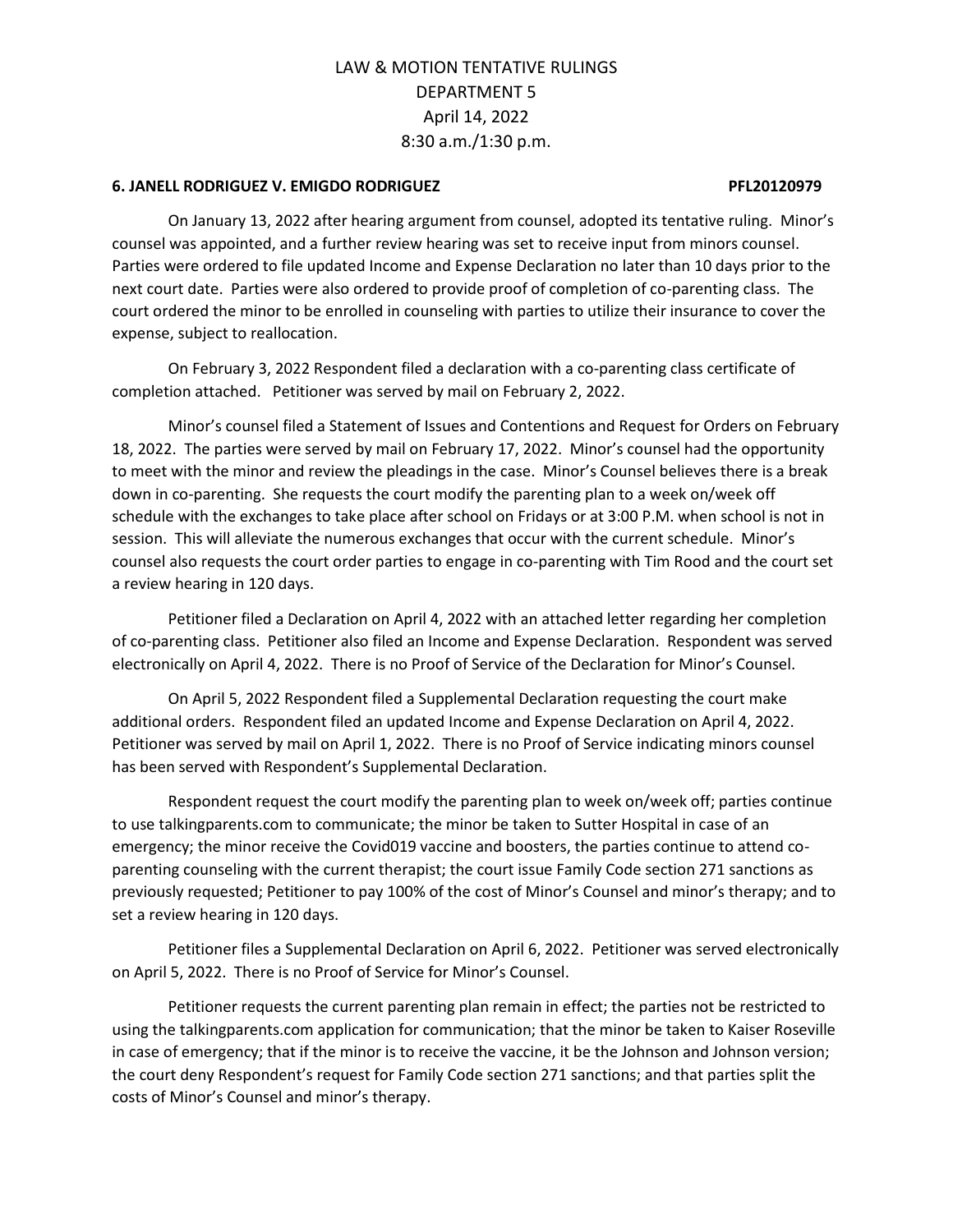The court has read and considered the filings as outlined above and makes the following findings and orders:

Parties are to immediately serve their Supplemental Declarations on Minor's Counsel.

The court finds that minimizing the exchanges between homes is in the minor's best interests. The parenting plan is modified to week on/week off. This modification will occur at the end of the school year. The exchanges will happen at the end of the school day on Friday or at time agreed upon by the parties when school is not in session. When school is not in session the exchanges will take place at a location agreed upon by the parties.

Parties are to continue to use the talkingparents.com application for all communication unless there is an emergency. In the event of an emergency the parties may use phone calls or text messages.

If the minor requires emergency medical attention she is to be taken to the closest hospital.

 Parties are to continue to participate in co-parenting counseling with the current co-parenting therapist Agueda Fontes at a frequency and duration as directed by the therapist. Parties are directed to meet and confer on the issue of vaccinating the minor during their co-parenting counseling sessions.

The court finds based on the parties Income and Expense Declarations, that the parties are equally positioned in their ability to pay for Minor's counsel and the minor's counseling. Therefore, the court orders parties are to split the costs of Minor's counsel and the minor's counseling 50/50. The court will continue to reserve on reallocation of costs for Minor's Counsel and the minor's therapy costs.

The court reserves on Respondent's request for 271 sanctions pending the review hearing in 120. The court warns Petitioner, if the behavior outlined in Minor's Counsel's report continues, the court may impose sanctions.

The court sets a review hearing for August  $11<sup>th</sup>$ , 2022 at 8:30AM.

All prior orders not in conflict remain in full force and effect. Petitioner shall prepare and file findings and orders after hearing.

**TENTATIVE RULING #6: PARTIES ARE TO IMMEDIATELY SERVE THEIR SUPPLEMENTAL DECLARATIONS ON MINOR'S COUNSEL. THE COURT FINDS THAT MINIMIZING THE EXCHANGES BETWEEN HOME IS IN THE MINOR'S BEST INTERESTS. THE PARENTING PLAN IS MODIFIED TO WEEK ON/WEEK OFF. THIS MODIFICATION WILL OCCUR AT THE END OF THE SCHOOL YEAR. THE EXCHANGES WILL HAPPEN AT THE END OF THE SCHOOL DAY ON FRIDAY OR AT TIME AGREED UPON BY THE PARTIES WHEN SCHOOL IS NOT IN SESSION. WHEN SCHOOL IS NOT IN SESSION THE EXCHANGES WILL TAKE PLACE AT A LOCATION AGREED UPON BY THE PARTIES. PARTIES ARE TO CONTINUE TO USE THE TALKINGPARENTS.COM APPLICATION FOR ALL COMMUNICATION UNLESS THERE IS AN EMERGENCY. IN THE EVENT OF AN EMERGENCY THE PARTIES MAY USE PHONE CALLS OR TEXT MESSAGES. PARTIES ARE TO CONTINUE TO PARTICIPATE IN CO-PARENTING COUNSELING WITH THE CURRENT CO-PARENTING THERAPIST AGUEDA FONTES AT A FREQUENCY AND DURATION AS DIRECTED BY THE THERAPIST. PARTIES ARE DIRECTED TO MEET AND CONFER ON THE ISSUE OF VACCINATING THE**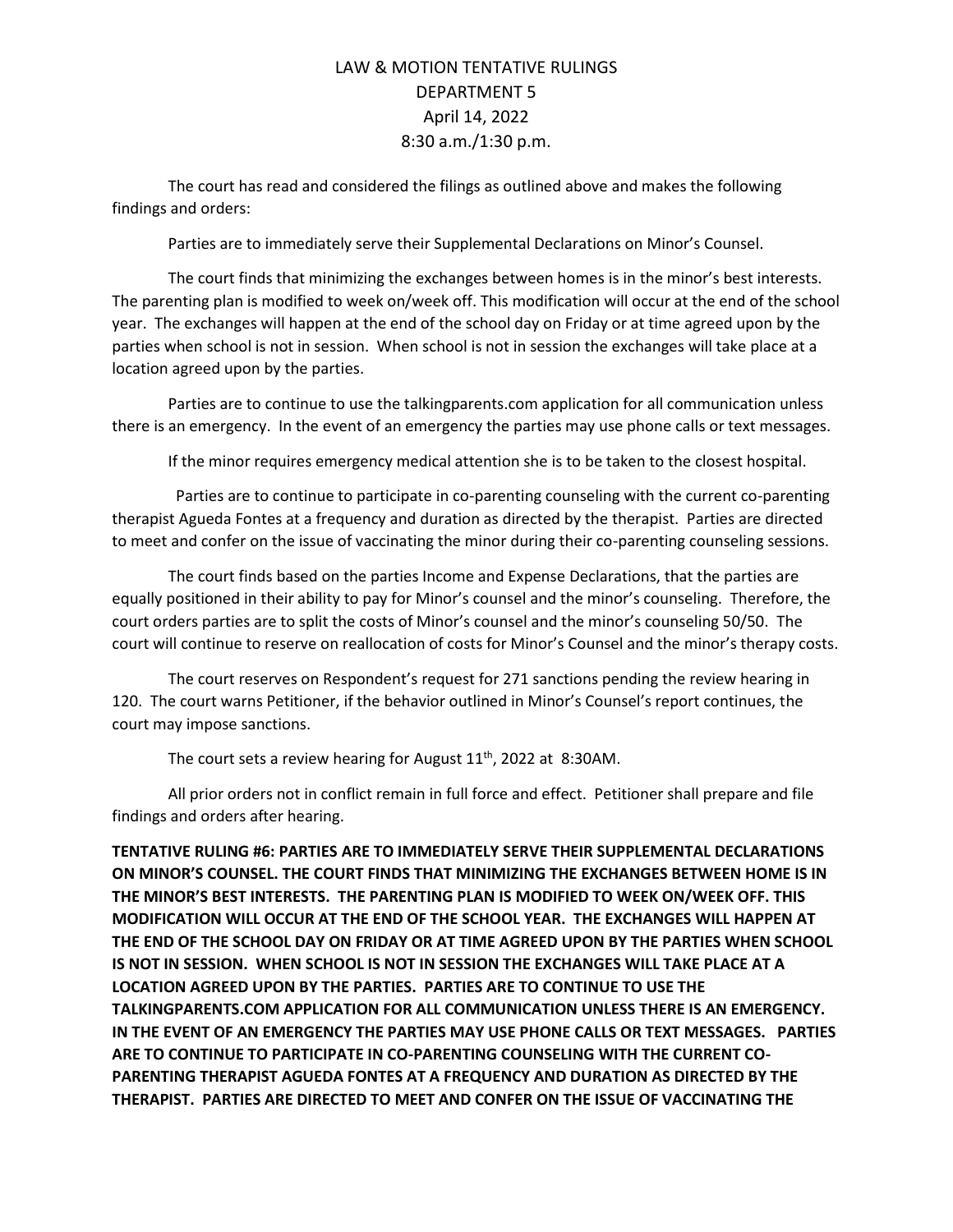**MINOR DURING THEIR CO-PARENTING COUNSELING SESSIONS. THE COURT FINDS BASED ON THE PARTIES INCOME AND EXPENSE DECLARATIONS, THAT THE PARTIES ARE EQUALLY POSITIONED IN THEIR ABILITY TO PAY FOR MINOR'S COUNSEL AND THE MINOR'S COUNSELING. THEREFORE, THE COURT ORDERS PARTIES ARE TO SPLIT THE COSTS OF MINOR'S COUNSEL AND THE MINOR'S COUNSELING 50/50. THE COURT WILL CONTINUE TO RESERVE ON REALLOCATION OF COSTS FOR MINOR'S COUNSEL AND THE MINOR'S THERAPY COSTS. THE COURT RESERVES ON RESPONDENT'S REQUEST FOR 271 SANCTIONS PENDING THE REVIEW HEARING IN 120. THE COURT WARNS PETITIONER, IF THE BEHAVIOR OUTLINED IN MINOR'S COUNSEL'S REPORT CONTINUES, THE COURT MAY IMPOSE SANCTIONS. THE COURT SETS A REVIEW HEARING FOR AUGUST 11TH, 2022 AT 8:30AM. ALL PRIOR ORDERS NOT IN CONFLICT REMAIN IN FULL FORCE AND EFFECT. PETITIONER SHALL PREPARE AND FILE FINDINGS AND ORDERS AFTER HEARING.**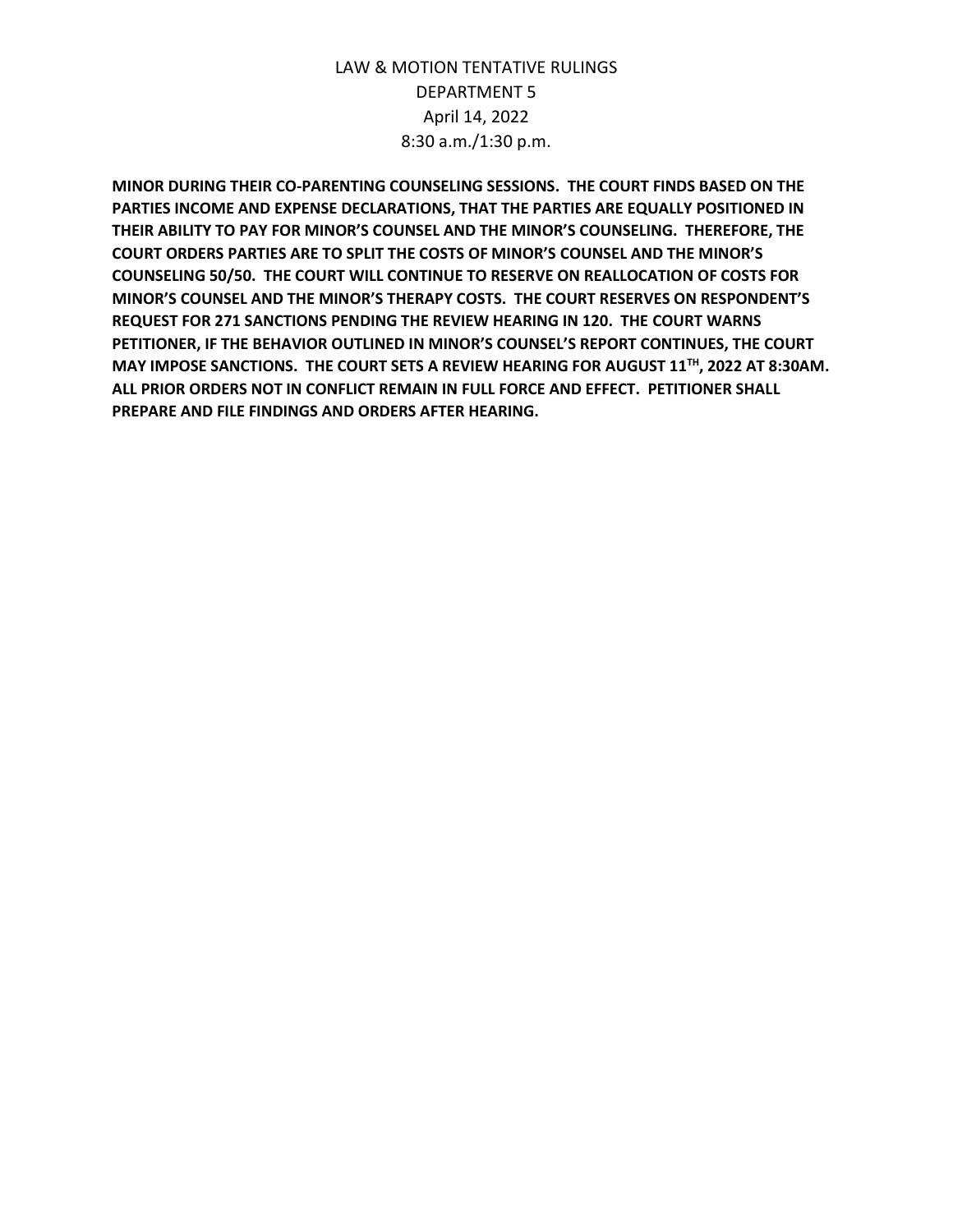### **8. JORDANA WEBER V. JASON TORRES PFL20190173**

On January 31, 2022, Petitioner filed an ex parte application order that Respondent have no or professionally supervised visits with the minor. On February 1, 2022, the court granted the ex parte relief in part, ordering Respondent to have professionally supervised visits twice per week for up to two hours per visit. A hearing on the underlying Request for Order (RFO) was set on April 14, 2022, with parties referred to a CCRC session on February 28, 2022.

Upon review of the file, the court finds that there is no proof of service indicating service of the RFO on Respondent. However, the court finds that both parties participated in the CCRC session, at which time the parties discussed the allegations contained within the RFO. As such, the court finds that Respondent has notice of the requests contained within the RFO.

A CCRC report was issued on March 23, 2022 with copies mailed to the parties that same day. Per the report, the parties agreed for Petitioner to have sole physical custody with the supervised visits to continue to occur at Parent to Parent. The report recommends that all other orders remain in full force and effect, except that Petitioner be ordered to inform Respondent on matters concerning the health, education, and welfare of the child.

On April 4, 2022, Minor's Counsel filed a Statement of Issues and Contentions and Request for Orders, served by mail on the other parties that same day. Minor's Counsel requests that the current orders remain in full force and effect.

Having reviewed the above filings and the CCRC report, the court finds that the agreements and recommendations contained within the CCRC report are in the best interest of the child and adopts them as the orders of the court.

Additionally, on March 4, 2022, the matter was on calendar for Petitioner's motion for reconsideration of the court's October 29, 2021 ruling. The motion was supported by a declaration from a forensic expert, containing new facts. The court posted a tentative ruling in advance of the March 4, 2022 hearing per local rules. The tentative ruling was to deny the motion for reconsideration, to deny Respondent's request for sanctions, and to not set a hearing on the demurrer. The court finds that no new filings have been made by either party since the March 4, 2022 hearing, and as such the court's analysis as set forth in the tentative ruling remains unchanged. Therefore, the court denies the motion for reconsideration, to denies Respondent's request for sanctions, and declines to set a hearing on the demurrer.

The court notes that Petitioner's counsel requested the matter be set for long cause oral argument at March 4, 2022 hearing. If Petitioner wishes to object to the tentative ruling, Petitioner may lodge her objection to this tentative ruling and request oral argument.

Petitioner is ordered to prepare and file the Findings and Order After Hearing.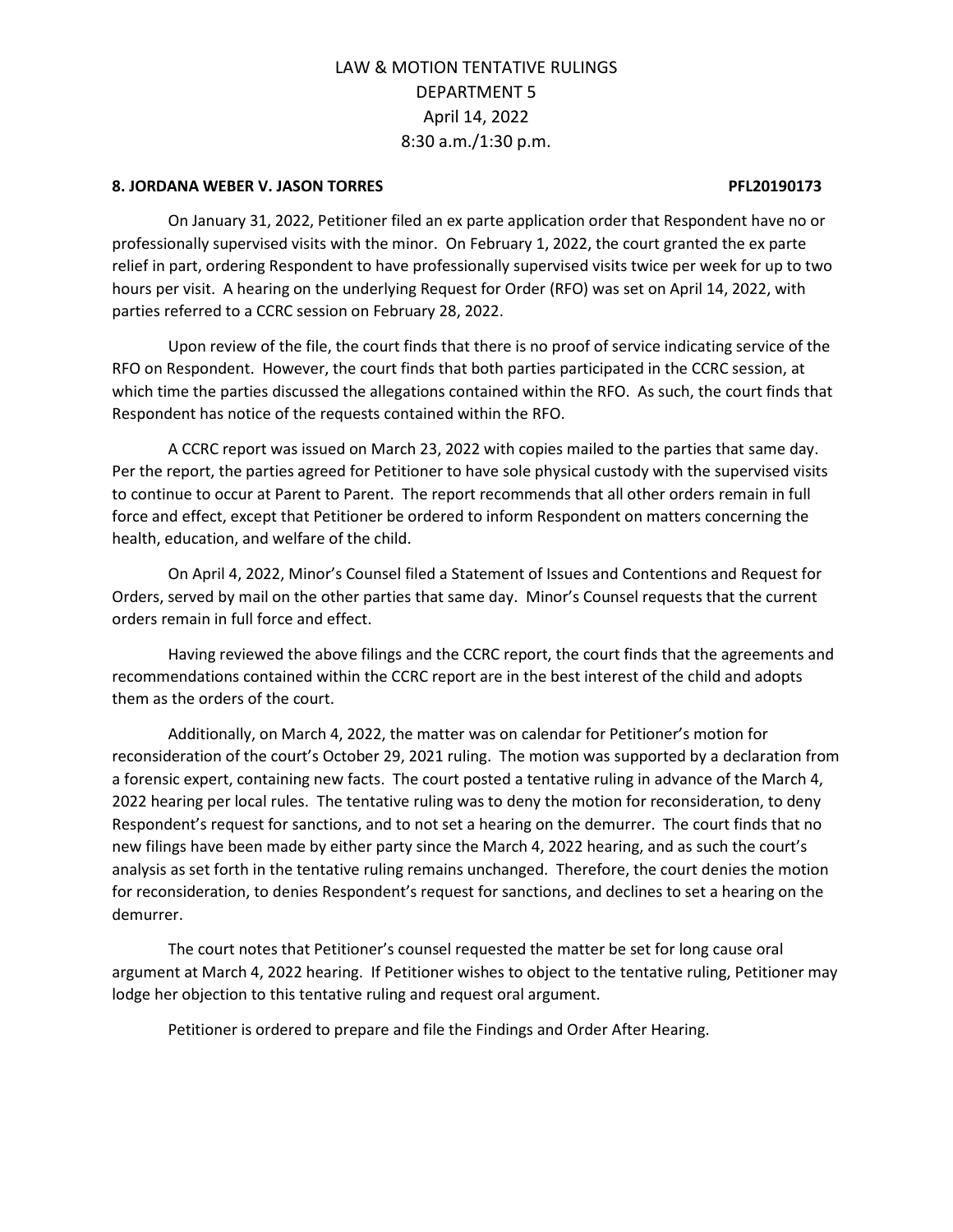**TENTATIVE RULING #8: THE AGREEMENTS AND RECOMMENDATIONS CONTAINED WITHIN THE CCRC REPORT ARE ADOPTED AS THE ORDERS OF THE COURT. THE COURT DENIES THE MOTION FOR RECONSIDERATION, TO DENIES RESPONDENT'S REQUEST FOR SANCTIONS, AND DECLINES TO SET A HEARING ON THE DEMURRER. PETITIONER IS ORDERED TO PREPARE AND FILE THE FINDINGS AND ORDER AFTER HEARING.**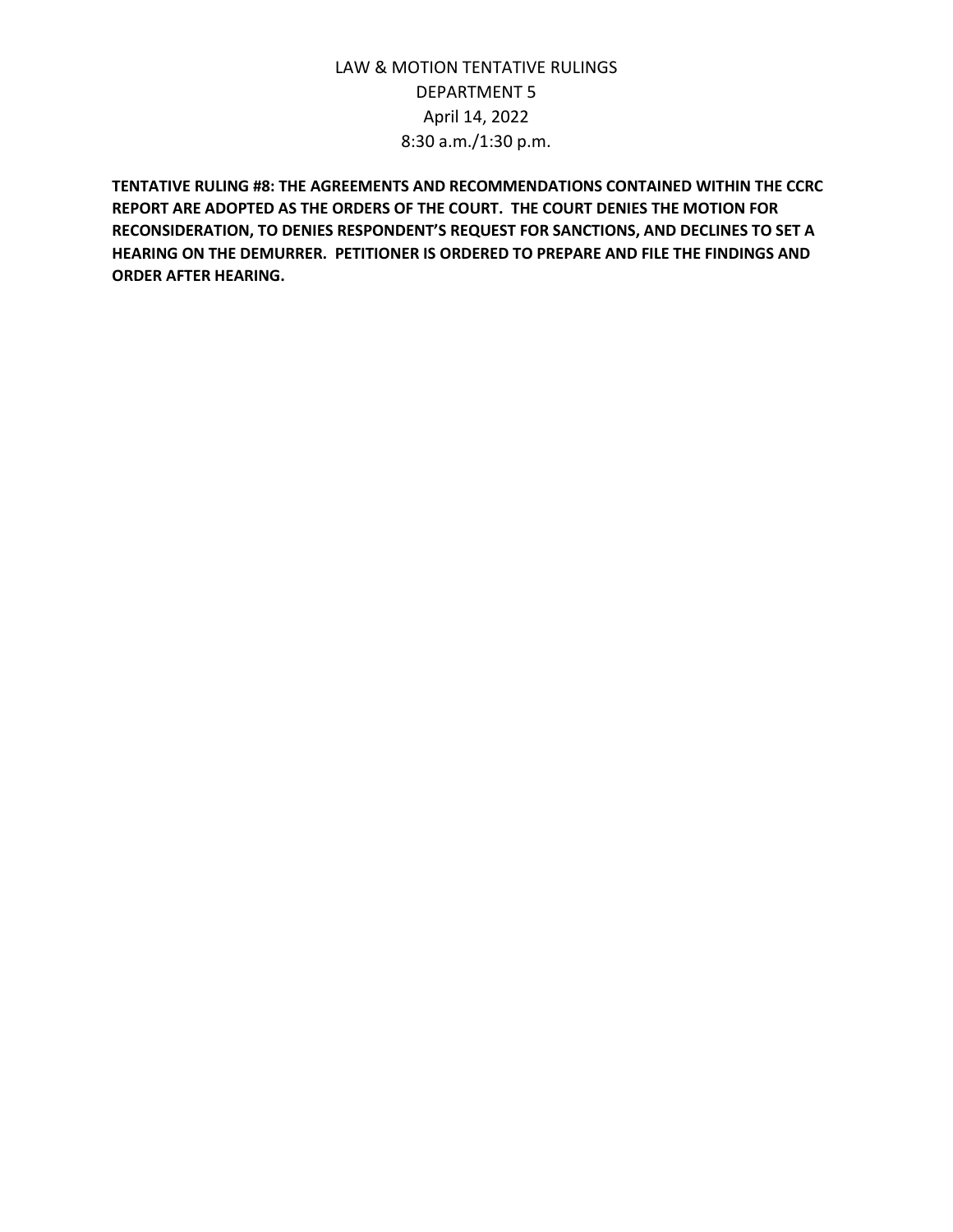## **10. MICHELLE ZURO-KRIEMER V. JAMES KREIMER PFL20190537**

On January 31, 2022 Petitioner filed a Request for Order (RFO) requesting a change in the child support order. Petitioner concurrently filed an Income and Expense Declaration. Upon review of the court file, there is no Proof of Service showing the RFO and Income and Expense Declaration were served on Respondent.

Petitioner is requesting guideline support with an equal division of uninsured medical, dental, vision and other out of pocket medical expenses for the minors pursuant to Family Code section, 4062(a)(2). Petitioner is also requesting an equal division of childcare expenses and agreed upon extracurricular actives for the minors.

Petitioner filed an updated Income and Expense Declaration on March 14, 2022. Respondent was served by mail on March 14, 2022.

Respondent filed a Responsive Declaration on March 23, 2022. Respondent filed an Income and Expense Declaration concurrently. There is no proof of service showing Petitioner was served with either the Response or the Income and Expense Declaration.

Neither party has provided proof the other was properly served with their respective RFO or Response. Therefore, the matter is dropped from the court's calendar and the previous orders regarding child support remain in full force and effect with no modifications.

**TENTATIVE RULING #10: THE MATTER IS DROPPED FROM THE COURT'S CALENDAR AND THE PREVIOUS ORDERS REGARDING CHILD SUPPORT REMAIN IN FULL FORCE AND EFFECT WITH NO MODIFICATIONS.**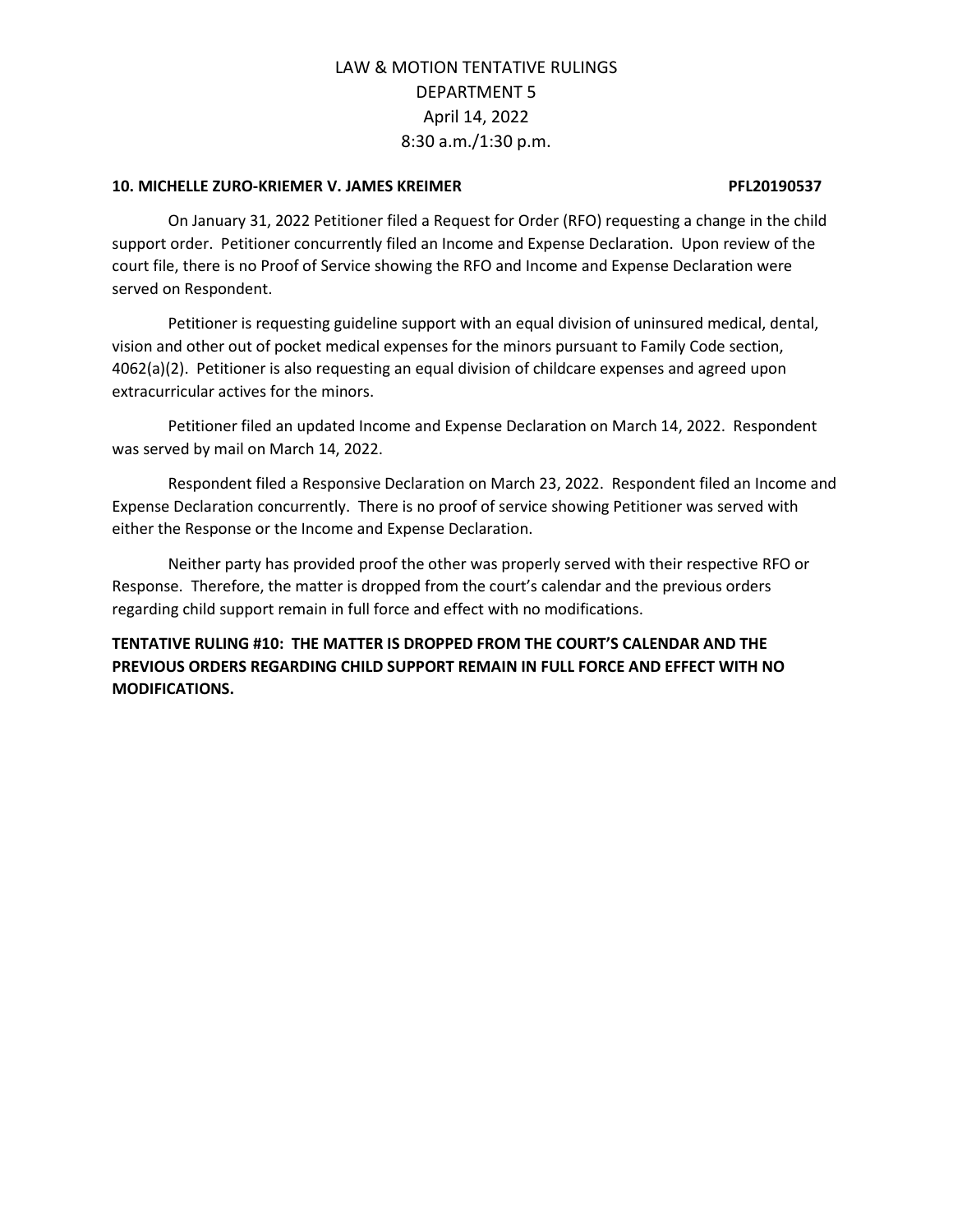## **11. NIKOLAS PAECH V. CAROLINE GIROUX PFL20210276**

On March 10, 2022 the court adopted its tentative ruling and reinstated a 2-2-3 parenting plan and set a further review hearing for the parenting plan. Parties were ordered to participate in a Family Code 730 evaluation with Dr. Nelson. Parties were also ordered to locate a new co-parenting therapist and family therapist. Parties were to file any supplemental declarations at least 10 days prior to the next hearing.

Petitioner and his counsel filed Supplemental Declarations on April 4, 2022. Respondent and Minors' Counsel were served by mail on the same day. Petitioner asserts the parties have begun family therapy with the new therapist. Parties have also commenced the Family Code 730 evaluation. The parties have not yet started co-parenting counseling as they have not been able to reach an agreement on a therapist who is currently available to take on new clients. Petitioner, through counsel, suggests co-parenting counseling be delayed until after the Family Code 730 evaluation has been completed. Petitioner also suggests re-setting the return date for the Family Code 730 evaluation as it is unlikely to be completed by the date currently set. Petitioner implores the court to help the parties find common ground on which to move forward, including allowing the minors to take their pet hamster between houses with them.

Respondent filed a Supplemental Declaration on April 7, 2022. She echoes Petitioner in regards to the family starting family therapy with the new therapist. Respondent also asserts there has continued to be a high level of stress during her parenting time with the minors. Respondent is requesting further support in setting boundaries with the minors during her parenting time. Respondent requests the court order each party to provide their work schedule within 48 hours of it being set. Respondent also requests the court select a co-parenting counselor for the parties. Last, Respondent requests the court order Petitioner to restrict the minors' access to his home when he is at work or out of town.

The court has not received a supplemental declaration from minors' counsel.

The court has read and considered the above filings and makes the following findings and orders:

Parties are to each submit the names of two co-parenting therapists who are currently available to take on new clients to minors' counsel on or before April 25, 2022. Minors' counsel will then select one of the four therapists and notify the parties of the selection no later than May 2, 2022. Parties are then to commence co-parenting counseling at a frequency and duration as directed by the therapist.

Parties are to utilize either the talkingparents.com or myfamilywizard.com applications to communicate about the minors. Parties are also to utilize the calendar function to keep their schedule updated. Each party must have their work schedule posted at least 30 days in advance.

The court denies Respondent's request for Petitioner to restrict access to his home when he is working or out of town. The court continues to encourage the parties to work collaboratively to set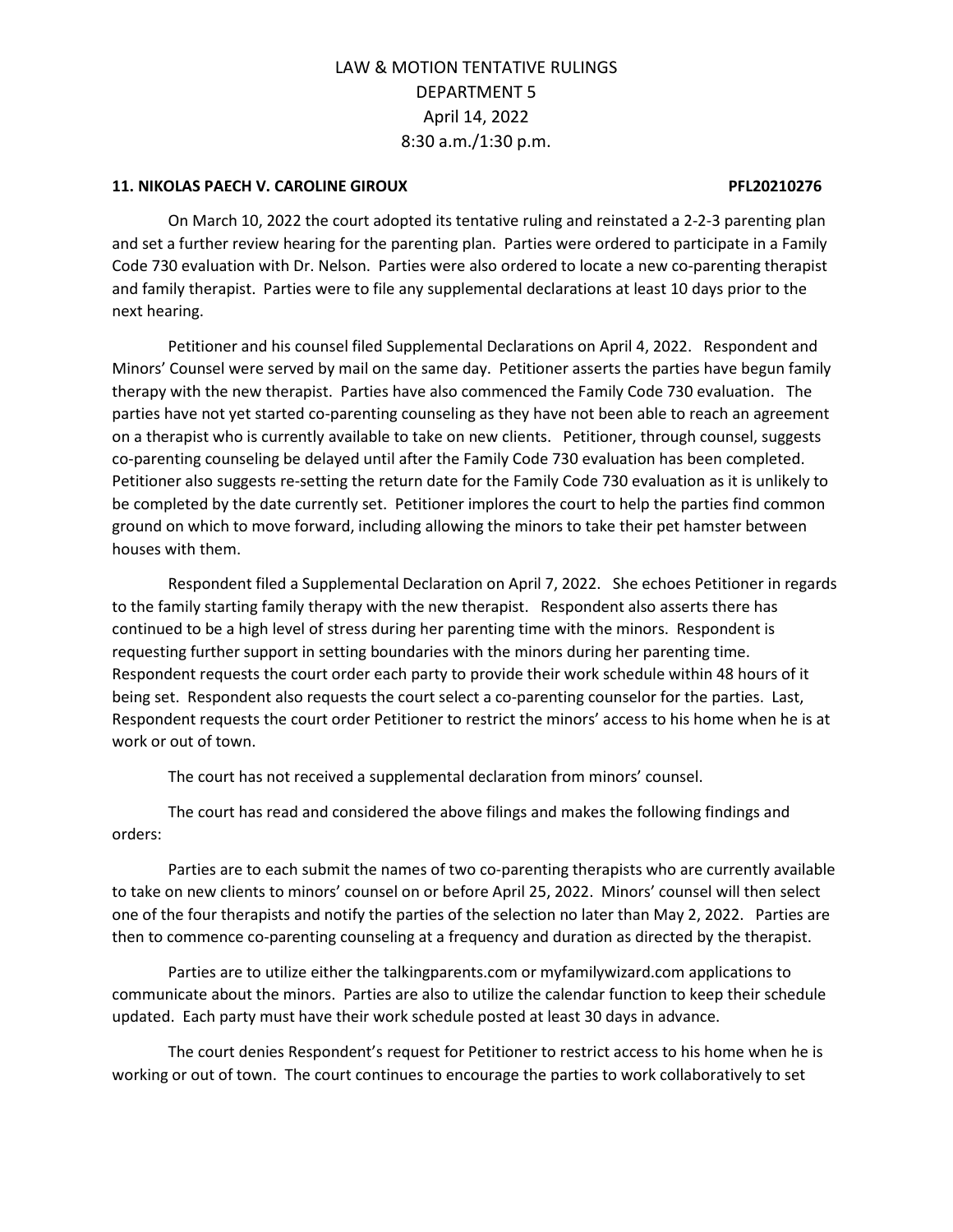realistic boundaries and expectations for the minors while they are in the other's care. The court authorizes the minors to bring their pet hamster with them to Respondent's home.

The court re-sets the review hearing for return of the Family Code 730 evaluation. The August 11, 2022 date is vacated and re-set to October  $13<sup>th</sup>$ , 2022 at 8:30AM.

All prior orders not in conflict remain in full force and effect. Respondent shall prepare and file the findings and orders after hearing.

**TENTATIVE RULING #11: THE COURT ORDERS PARTIES TO EACH SUBMIT THE NAMES OF TWO CO-PARENTING THERAPISTS WHO ARE CURRENTLY AVAILABLE TO TAKE ON NEW CLIENTS TO MINORS' COUNSEL ON OR BEFORE APRIL 25, 2022. MINORS' COUNSEL WILL THEN SELECT ONE OF THE FOUR THERAPISTS AND NOTIFY THE PARTIES OF THE SELECTION NO LATER THAN MAY 2, 2022. PARTIES ARE THEN TO COMMENCE CO-PARENTING COUNSELING AT A FREQUENCY AND DURATION AS DIRECTED BY THE THERAPIST. PARTIES ARE TO UTILIZE EITHER THE TALKINGPARENTS.COM OR MYFAMILYWIZARD.COM APPLICATIONS TO COMMUNICATE ABOUT THE MINORS. PARTIES ARE ALSO TO UTILIZE THE CALENDAR FUNCTION TO KEEP THEIR SCHEDULE UPDATED. EACH PARTY MUST HAVE THEIR WORK SCHEDULE POSTED AT LEAST 30 DAYS IN ADVANCE. THE COURT DENIES RESPONDENT'S REQUEST FOR PETITIONER TO RESTRICT ACCESS TO HIS HOME WHEN HE IS WORKING OR OUT OF TOWN. THE COURT CONTINUES TO ENCOURAGE THE PARTIES TO WORK COLLABORATIVELY TO SET REALISTIC BOUNDARIES AND EXPECTATIONS FOR THE MINORS WHILE THEY ARE IN THE OTHER'S CARE. THE COURT AUTHORIZES THE MINORS TO BRING THEIR PET HAMSTER WITH THEM TO RESPONDENT'S HOME. THE COURT RE-SETS THE REVIEW HEARING FOR RETURN OF THE FAMILY CODE 730 EVALUATION. THE AUGUST 11, 2022 DATE IS VACATED AND RE-SET TO OCTOBER 13TH , 2022 AT 8:30AM. ALL PRIOR ORDERS NOT IN CONFLICT REMAIN IN FULL FORCE AND EFFECT. RESPONDENT SHALL PREPARE AND FILE THE FINDINGS AND ORDERS AFTER HEARING.**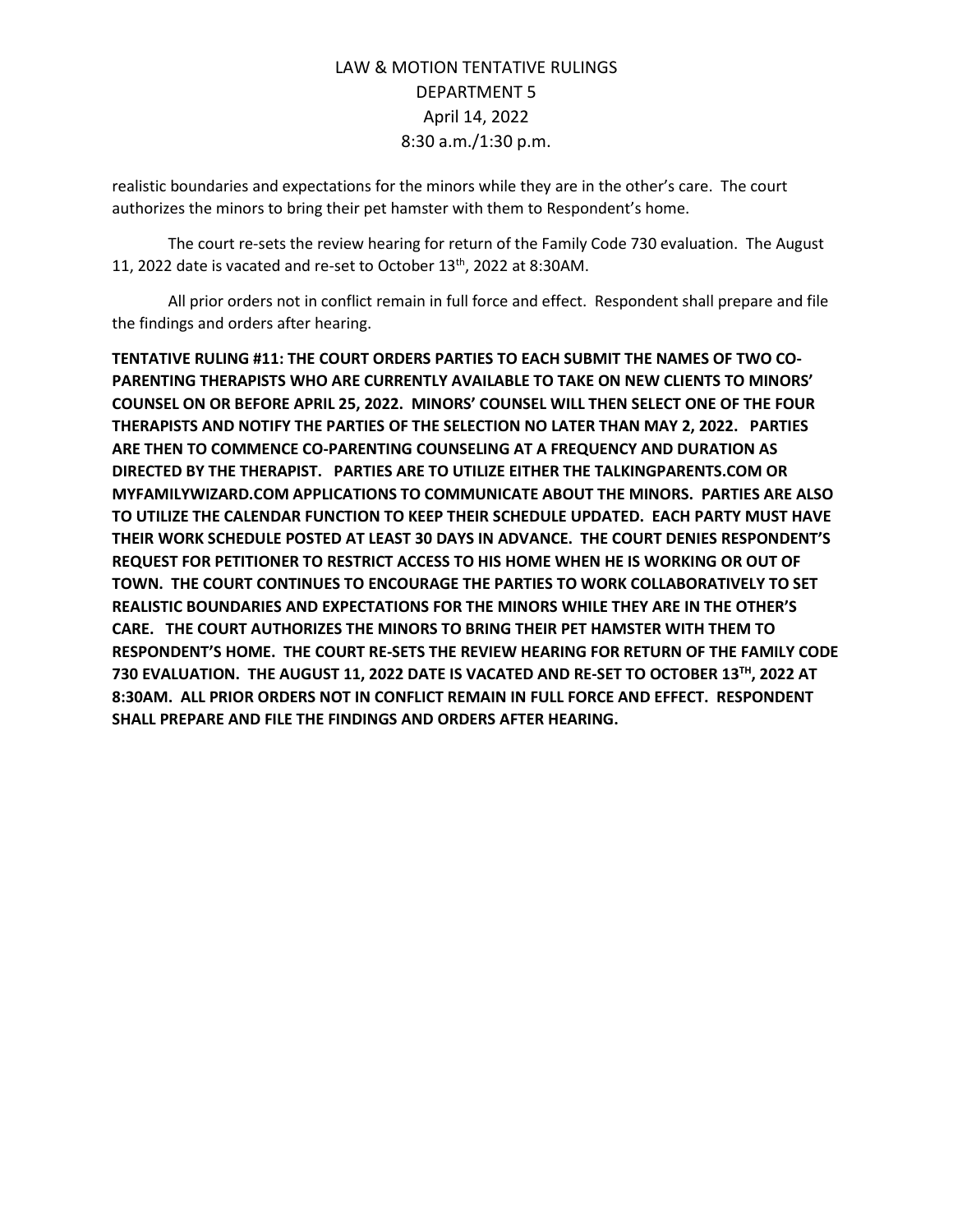### **12. RAYCHEL MISTLER V. JASON MIRANDA PFL20170432**

On November 10, 2021, Respondent filed a Request for Order (RFO) requesting a change in child custody and parenting time. The court referred the parties to a Child Custody Recommending Counseling (CCRC) session scheduled for December 17, 2021 and a review hearing set for February 3, 2022.

Only Respondent appeared at the CCRC session on December 17, 2021, and as such a single participant report was issued, with no recommendations.

Upon review of the file, there was no Proof of Service showing Petitioner was served with notice of the RFO or of the referral to CCRC.

On February 3, 2022 the court adopted its tentative ruling re-referring the parties to CCRC for an appointment on February 25, 2022 and a further review hearing on April 14, 2022.

On February 25, 2022 both parties attended the CCRC appointment and reached a full agreement. A copy of the report was sent to the parties on April 5, 2022. The court has read and considered the CCRC report and finds the agreement reached by the parties to be in the best interest of the minor. The court adopts the agreement of the parties as its order. Parties will have joint legal custody. Respondent will have parenting time every other weekend and one weekday during the week. The court adopts the holiday schedule as outlined in the report. The minor is to be enrolled in individual therapy with a licensed clinician. If parties cannot agree on a therapist for the minor outright, Petitioner shall provide Respondent with the name of three therapists no later than April 28, 2022. Respondent will then select one of the three and notify the Petitioner of the choice no later than May 5, 2022. The minor shall attend therapy at a frequency and duration as directed by the therapist. Parties are to enroll in co-parenting counseling. The court adopts the remainder of the agreement.

All prior orders not in conflict remain in full force and effect. Respondent shall prepare and file the findings and orders after hearing.

**TENTATIVE RULING #12: THE COURT ADOPTS THE AGREEMENT OF THE PARTIES AS CONTAINED IN THE FEBRUARY 25, 2022 CCRC REPORT AND AS OUTLINED ABOVE. ALL PRIOR ORDERS NOT IN CONFLICT REMAIN IN FULL FORCE AND EFFECT. RESPONDENT SHALL PREPARE AND FILE THE FINDINGS AND ORDERS AFTER HEARING.**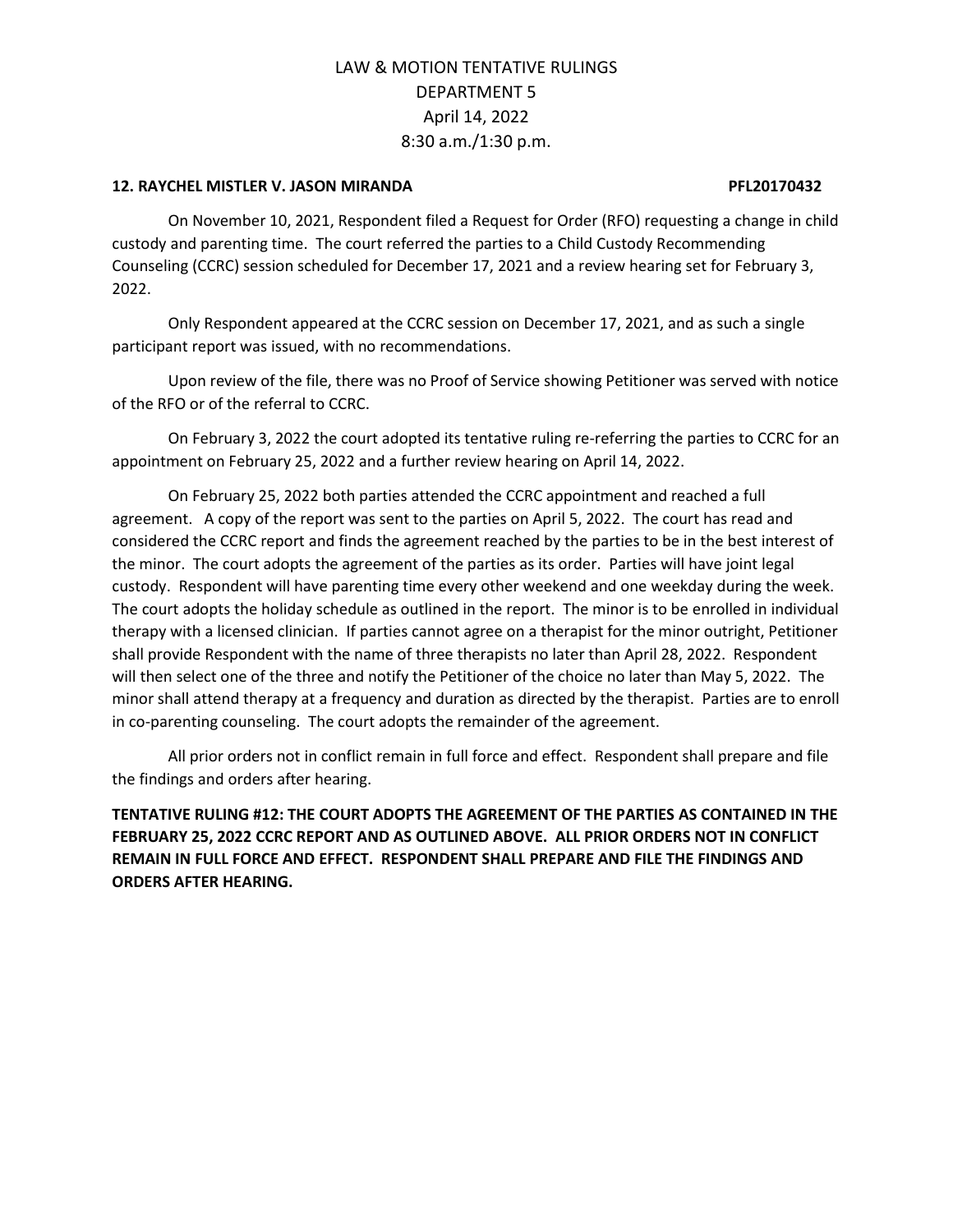### **13. ROSA MALLORY V. MICHAEL MALLORY PFL20110553**

On February 14, 2022 Respondent filed a Request for Order (RFO) requesting a change to custody and parenting time. Petitioner was served with the RFO by mail on February 16, 2022.

Upon review of the court file, it does not appear parties were referred to Child Custody Recommending Counselling (CCRC). The court notes parties have not been to CCRC since 2018. As such, the court finds good cause to continue the matter for the parties to attend CCRC on [date was previously with Ady]. The court sets a review hearing for July 7<sup>th</sup>, 2022 at 8:30AM for review of the CCRC report.

Petitioner has not filed a Responsive Declaration.

All prior orders not in conflict with this order remain in full force and effect. Respondent shall prepare and file the findings and orders after hearing.

**TENTATIVE RULING #13: THE COURT FINDS GOOD CAUSE TO CONTINUE THE HEARING. PARTIES ARE REFERRED TO CCRC ON MAY 13TH , 2022 AT 9:00AM WITH NORMAN LABAT. THE COURT SETS A REVIEW HEARING ON JULY 7 TH , 2022 AT 8:30AM. ALL PRIOR ORDERS REMAIN IN FULL FORCE AND EFFECT. RESPONDENT SHALL PREPARE AND FILE THE FINDINGS AND ORDERS AFTER HEARING.**